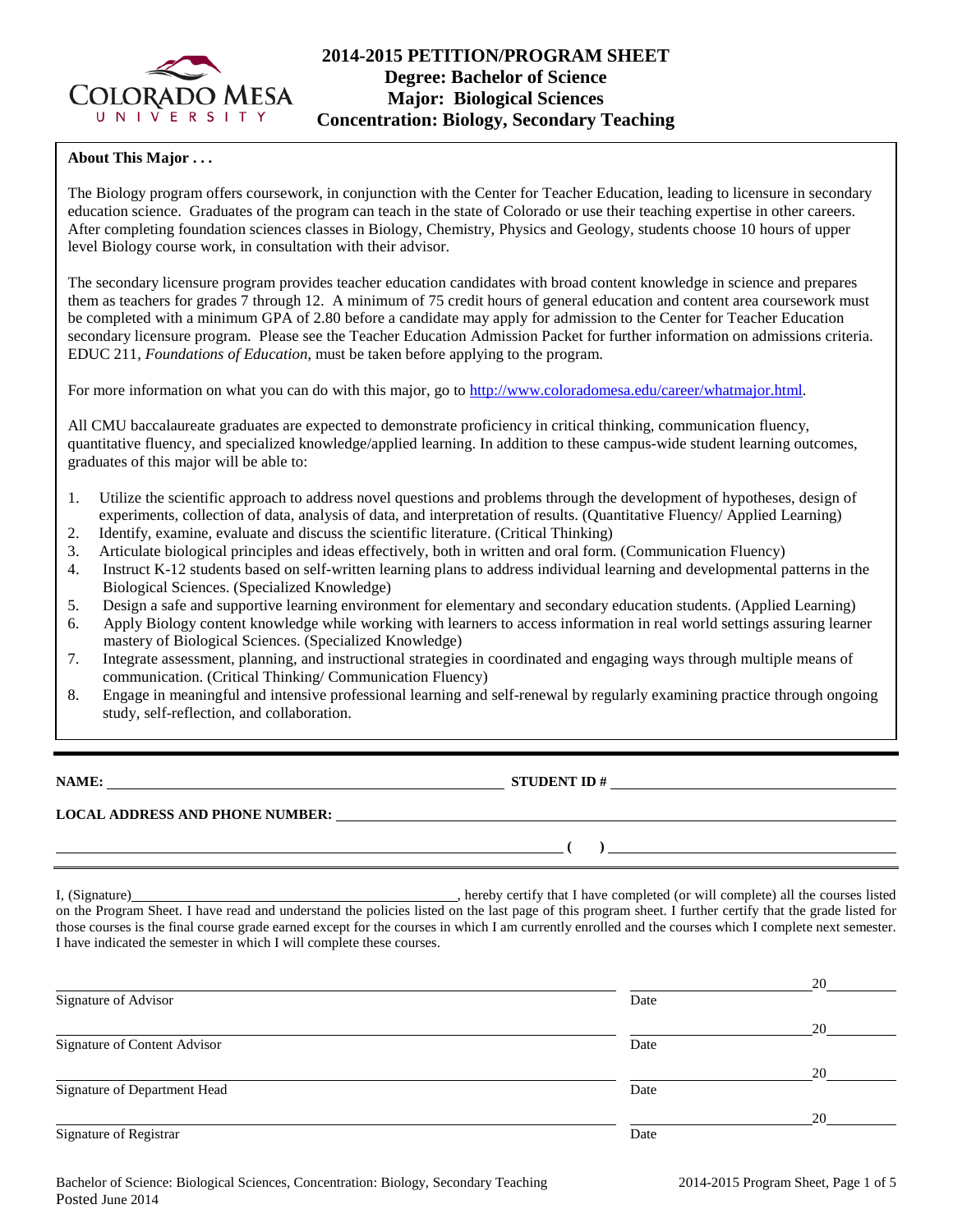| Students should work closely with a faculty advisor when selecting and scheduling courses prior to registration. |  |
|------------------------------------------------------------------------------------------------------------------|--|
| Degree Requirements:                                                                                             |  |

- 120 semester hours total (Students must complete a minimum of 30 of the last 60 hours of credit at CMU, with at least 15 semester hours in major discipline courses numbered 300 or higher).
- 40 upper division credits (A minimum of 15 taken at the 300-400 course levels within the major at CMU).
- 2.80 cumulative GPA or higher in all CMU coursework
- 2.80 cumulative GPA or higher in coursework toward the major content area
- **All EDUC prefix must be completed with a grade of B or better**
- Pre-collegiate courses (usually numbered below 100) cannot be used for graduation.
- A student must follow the CMU graduation requirements either from 1) the program sheet for the major in effect at the time the student officially declares a major; or 2) a program sheet for the major approved for a year subsequent to the year during which the student officially declares the major and is approved for the studen by the department head. Because a program may have requirement specific to the degree, the student should check with the faculty advisor for additional criteria. It is the student's responsibility to be aware of, and follow, all requirements for the degree being pursued. Any exceptions or substitutions must be approved by the student's faculty advisor and Department Head.
- When filling out the program sheet a course can be used only once.
- See the "Undergraduate Graduation Requirements" in the catalog for additional graduation information.
- Students must PASS the PLACE or PRAXIS II exam in the conten area prior to beginning the internship. Also, ALL other coursework toward the degree must be successfully completed prior to the internship.

| <b>GENERAL EDUCATION REQUIREMENTS (31 semester hours)</b>                   |                         |
|-----------------------------------------------------------------------------|-------------------------|
| See the current catalog for a list of courses that fulfill the requirements |                         |
| below. If a course is on the general education list of options and a        |                         |
| requirement for your major, you must use it to fulfill the major            |                         |
| requirement and make a different selection within the general education     |                         |
| requirement.                                                                |                         |
| Course No Title                                                             | Sem.hrs Grade Term/Trns |

| <b>English</b> (6 semester hours, must earn a grade of "B" or better and must |  |
|-------------------------------------------------------------------------------|--|
| be completed by the time the student has 60 semester hours.)                  |  |
| <b>ENGL 111 English Composition</b>                                           |  |
| <b>ENGL 112 English Composition</b>                                           |  |

|                 | <b>Natural Sciences</b> (7 semester hours) Must earn a grade of "C" or better. |    |  |
|-----------------|--------------------------------------------------------------------------------|----|--|
| <b>BIOL</b> 105 | <b>Attributes of Living Systems</b>                                            | -3 |  |
| BIOL 105L       | <b>Attributes of Living Systems</b>                                            |    |  |
|                 | Lab.                                                                           |    |  |
|                 |                                                                                |    |  |

Choose one from ENVS 101, GEOL 103, GEOL 104, GEOL 105, PHYS 101

| 120 semester hours total (Students must complete a minimum of 30<br>٠                                                                       | Course No Title<br>Sem.hrs Grade Term/Trns                                    |
|---------------------------------------------------------------------------------------------------------------------------------------------|-------------------------------------------------------------------------------|
| of the last 60 hours of credit at CMU, with at least 15 semester                                                                            |                                                                               |
| hours in major discipline courses numbered 300 or higher).                                                                                  | Fine Arts (3 semester hours)                                                  |
| 40 upper division credits (A minimum of 15 taken at the 300-400                                                                             |                                                                               |
| course levels within the major at CMU).                                                                                                     |                                                                               |
| 2.80 cumulative GPA or higher in all CMU coursework<br>٠                                                                                    | <b>History</b> (3 semester hours)                                             |
| 2.80 cumulative GPA or higher in coursework toward the major<br>٠<br>content area                                                           | <b>HIST</b>                                                                   |
| All EDUC prefix must be completed with a grade of B or<br>٠                                                                                 | <b>OTHER LOWER DIVISION REQUIREMENTS (6 semester hours)</b>                   |
|                                                                                                                                             |                                                                               |
| better<br>Pre-collegiate courses (usually numbered below 100) cannot be<br>٠                                                                | <b>Kinesiology</b> (3 semester hours)                                         |
| used for graduation.                                                                                                                        | <b>KINE 100</b><br><b>Health and Wellness</b><br>1<br>____ _____              |
| A student must follow the CMU graduation requirements either<br>٠                                                                           | 1                                                                             |
| from 1) the program sheet for the major in effect at the time the                                                                           | $\mathbf{1}$                                                                  |
| student officially declares a major; or 2) a program sheet for the                                                                          |                                                                               |
| major approved for a year subsequent to the year during which the                                                                           | Applied Studies (3 semester hours)                                            |
| student officially declares the major and is approved for the student                                                                       | SPCH 102 Speechmaking<br>3<br>Must earn a grade of "B" or better.             |
| by the department head. Because a program may have requirements                                                                             |                                                                               |
| specific to the degree, the student should check with the faculty<br>advisor for additional criteria. It is the student's responsibility to | <b>FOUNDATION COURSES</b> (13 semester hours)                                 |
| be aware of, and follow, all requirements for the degree being                                                                              | Must earn a grade of "C" or better.                                           |
| pursued. Any exceptions or substitutions must be approved by the                                                                            |                                                                               |
| student's faculty advisor and Department Head.                                                                                              | CHEM 121* Principles of Chemistry<br>4                                        |
| When filling out the program sheet a course can be used only once.<br>٠                                                                     | CHEM 121L* Principles of Chemistry Lab<br>1                                   |
| See the "Undergraduate Graduation Requirements" in the catalog<br>٠                                                                         | CHEM 122* Principles of Organic Chemistry4                                    |
| for additional graduation information.                                                                                                      | CHEM 122L* Principles of Organic Chemistry                                    |
| Students must PASS the PLACE or PRAXIS II exam in the content<br>٠                                                                          | Lab<br>1<br>Probability and Statistics<br>3<br><b>STAT 200</b>                |
| area prior to beginning the internship. Also, ALL other coursework<br>toward the degree must be successfully completed prior to the         | * A higher level subject may be taken in the same category with advisor       |
| internship.                                                                                                                                 | approval.                                                                     |
| <b>GENERAL EDUCATION REQUIREMENTS</b> (31 semester hours)                                                                                   |                                                                               |
| See the current catalog for a list of courses that fulfill the requirements                                                                 | <b>BIOLOGY - LEADING TO SECONDARY EDUCATION</b>                               |
| below. If a course is on the general education list of options and a                                                                        | <b>CERTIFICATION MAJOR REQUIREMENTS</b> (40 semester hours)                   |
| requirement for your major, you must use it to fulfill the major                                                                            | Must earn a grade of "C" or better.                                           |
| requirement and make a different selection within the general education                                                                     | <b>Required Core Courses</b> (13 semester hours)                              |
| requirement.                                                                                                                                | <b>BIOL 106</b><br>Principles of Animal Biology<br>$\overline{3}$             |
| Course No Title<br>Sem.hrs Grade Term/Trns                                                                                                  | <b>BIOL 106L</b><br>Principles of Animal Biology                              |
| English (6 semester hours, must earn a grade of "B" or better and must                                                                      | Lab<br>1                                                                      |
| be completed by the time the student has 60 semester hours.)                                                                                | <b>BIOL 107</b><br>Principles of Plant Biology<br>3                           |
| <b>ENGL 111 English Composition</b><br>3                                                                                                    | <b>BIOL 107L</b><br>Principles of Plant Biology Lab 1<br>$\sim$ $-$           |
| 3<br>ENGL 112 English Composition                                                                                                           | <b>BIOL 385</b><br>Nature and Philosophy of                                   |
|                                                                                                                                             | Science<br>3                                                                  |
| Math: MATH 113 or higher (3 semester hours, must earn a grade of                                                                            | <b>BIOL 483</b><br>Senior Thesis<br>2                                         |
| "C" or better, must be completed by the time the student has 60 semester                                                                    | <b>Required Related Study Area</b> (19 semester hours)                        |
| hours.)<br>$4*$<br>College Algebra                                                                                                          | *MATH 113 College Algebra<br>1                                                |
| MATH 113<br>*3 credits apply to the General Ed requirements and 1 credit applies to                                                         |                                                                               |
| Required Course credit                                                                                                                      | Choose either GEOL 111/111L or GEOL 113/113L                                  |
|                                                                                                                                             | 3                                                                             |
| Humanities (3 semester hours)                                                                                                               | GEOL $\_\_\_\$<br>$\mathbf{1}$                                                |
|                                                                                                                                             | Principles of Historical Geology3<br><b>GEOL 112</b><br><u> 1999 - Jan Ja</u> |
|                                                                                                                                             | GEOL 112L Principles of Historical Geology                                    |
| Social and Behavioral Sciences (6 semester hours)                                                                                           | Lab<br>1<br><b>PHYS 111</b>                                                   |
| Human Growth & Development3<br>PSYC 233                                                                                                     | <b>General Physics</b><br>4<br>PHYS 111L<br>General Physics Lab<br>1          |
| Must earn a grade of "B" or better for PSYC 233.                                                                                            | <b>PHYS 112</b><br><b>General Physics</b><br>4                                |
|                                                                                                                                             | PHYS 112L General Physics Lab                                                 |

| <b>Biology Electives</b> (8 Upper Division Semester Hours) |
|------------------------------------------------------------|
|------------------------------------------------------------|

PHYS 112L General Physics Lab

| BIOL |  |  |
|------|--|--|
| BIOL |  |  |
| BIOL |  |  |
| BIOL |  |  |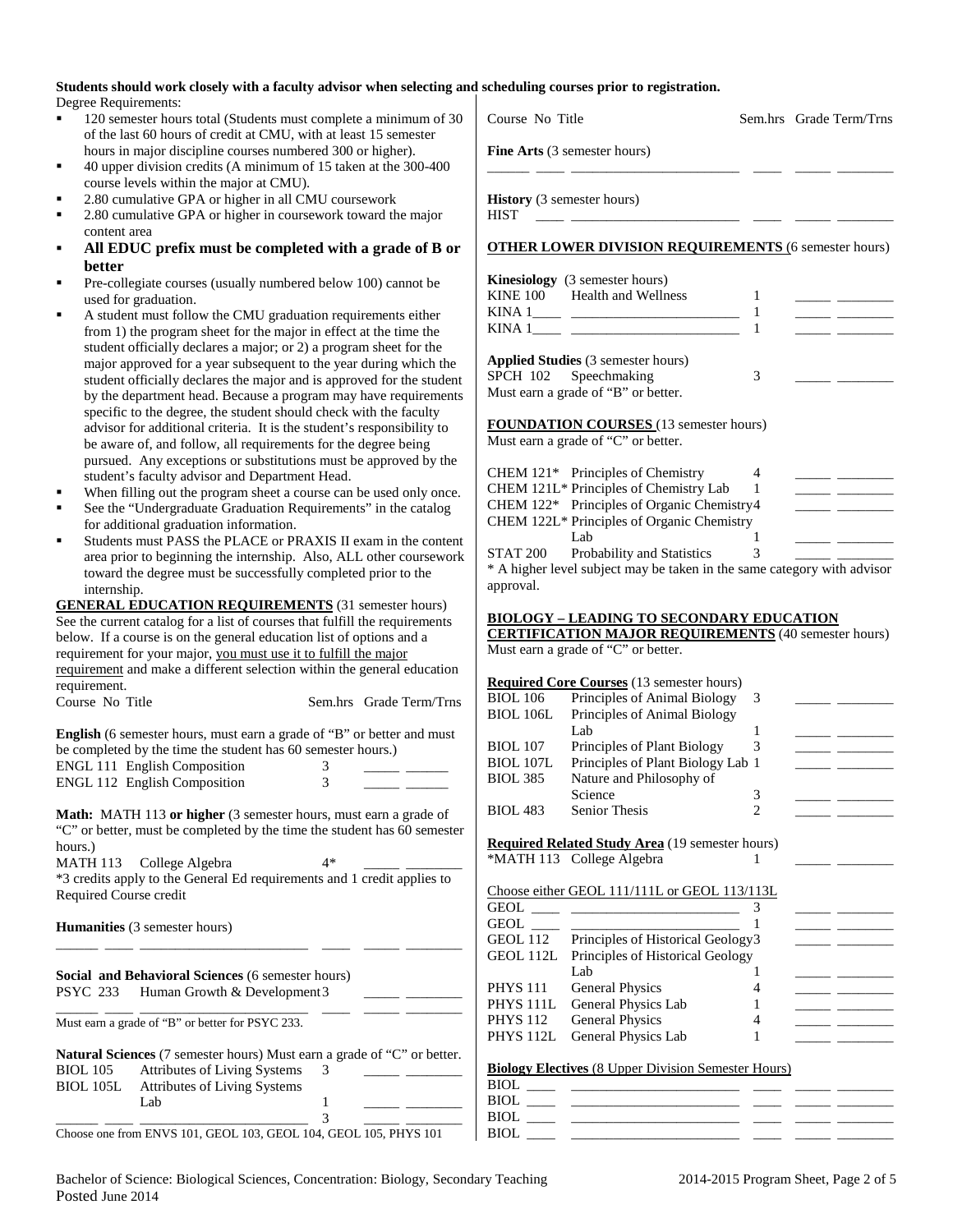| <b>SECONDARY EDUCATION REQUIREMENTS (29 semester)</b><br>hours) Must earn a grade of B or better to progress through the                                                              |                         | Course No           | Title                                                                                                                                                                                                                        | Sem.hrs Grade Term/Trns |
|---------------------------------------------------------------------------------------------------------------------------------------------------------------------------------------|-------------------------|---------------------|------------------------------------------------------------------------------------------------------------------------------------------------------------------------------------------------------------------------------|-------------------------|
| program sequence. ENGL111, ENGL112, SPCH102, PSYC233,                                                                                                                                 |                         | EDUC <sub>497</sub> | Content Methodology                                                                                                                                                                                                          |                         |
| EDUC211 (all with a grade of B or better) and formal acceptance to the                                                                                                                |                         |                     | Practicum                                                                                                                                                                                                                    |                         |
| Teacher Education Program are required before the student may enroll                                                                                                                  |                         | EDUC 497D           | Methods of Teaching Secondary                                                                                                                                                                                                |                         |
| in subsequent EDUC courses.                                                                                                                                                           |                         |                     | Science                                                                                                                                                                                                                      |                         |
|                                                                                                                                                                                       |                         |                     | EDUC 499G Teaching Internship and                                                                                                                                                                                            |                         |
| Course No Title                                                                                                                                                                       | Sem.hrs Grade Term/Trns |                     | Colloquium                                                                                                                                                                                                                   | 12                      |
| EDUC 211 Foundations of Education<br>EDUC 342 Pedagogy & Assessment:<br>Secondary/ $K-12$<br>EDUC 343 Teaching to Diversity<br>EDUC 442 Integrating Literacy Across the<br>Curriculum |                         | hour)               | <b>ELECTIVES</b> (All college level courses appearing on your final<br>transcript not listed above and below that will bring your total semester<br>hours to 120 hours, including 40 upper-division credit hours.) (1 credit |                         |

#### **Secondary Education Program Requirements**

\_\_\_\_\_\_\_\_\_\_\_\_\_\_\_\_\_\_\_\_\_

|                      | <b>Secondary Education Course Requirements:</b>   |                            |
|----------------------|---------------------------------------------------|----------------------------|
| EDUC <sub>211</sub>  | Foundations of Education (2)                      | 20 Field Experience Hours  |
| EDUC 342             | Pedagogy & Assessment: Secondary/K-12 $(3)$       | 20 Field Experience Hours  |
| EDUC 343             | Teaching to Diversity (3)                         | 20 Field Experience Hours  |
| EDUC <sub>442</sub>  | Integrating Literacy Across the Curriculum (4)    | 60 Field Experience Hours  |
| <b>EDUC</b> 497      | Content Methodology Practicum (3)                 | 80 Field Experience Hours  |
| EDUC <sub>497D</sub> | Methods of Teaching Secondary Science* (2)        |                            |
|                      | EDUC 499G Teaching Internship and Colloquium (12) | 600 Field Experience Hours |

**Students must PASS the PRAXIS II exam in the content area prior to commencing the internship. Also, ALL other coursework toward the degree must be successfully completed prior to the internship.** 

Prerequisites for EDUC 342 and subsequent courses: ENGL 111, ENGL 112, SPCH 102, PSYC 233, EDUC 211 (all with a grade of B or better) and formal acceptance to the Teacher Education Program. **All EDUC prefix courses listed above must be completed with a grade of B or better to progress through the program sequence.**

\_\_\_\_\_\_ \_\_\_\_ \_\_\_\_\_\_\_\_\_\_\_\_\_\_\_\_\_\_\_\_\_\_\_\_ \_\_\_\_ \_\_\_\_\_ \_\_\_\_\_\_\_\_

<sup>\*</sup>This course is only offered in the fall semester. It may be taken with either the 300-level or 400-level EDUC courses but must be taken before the student teaching semester.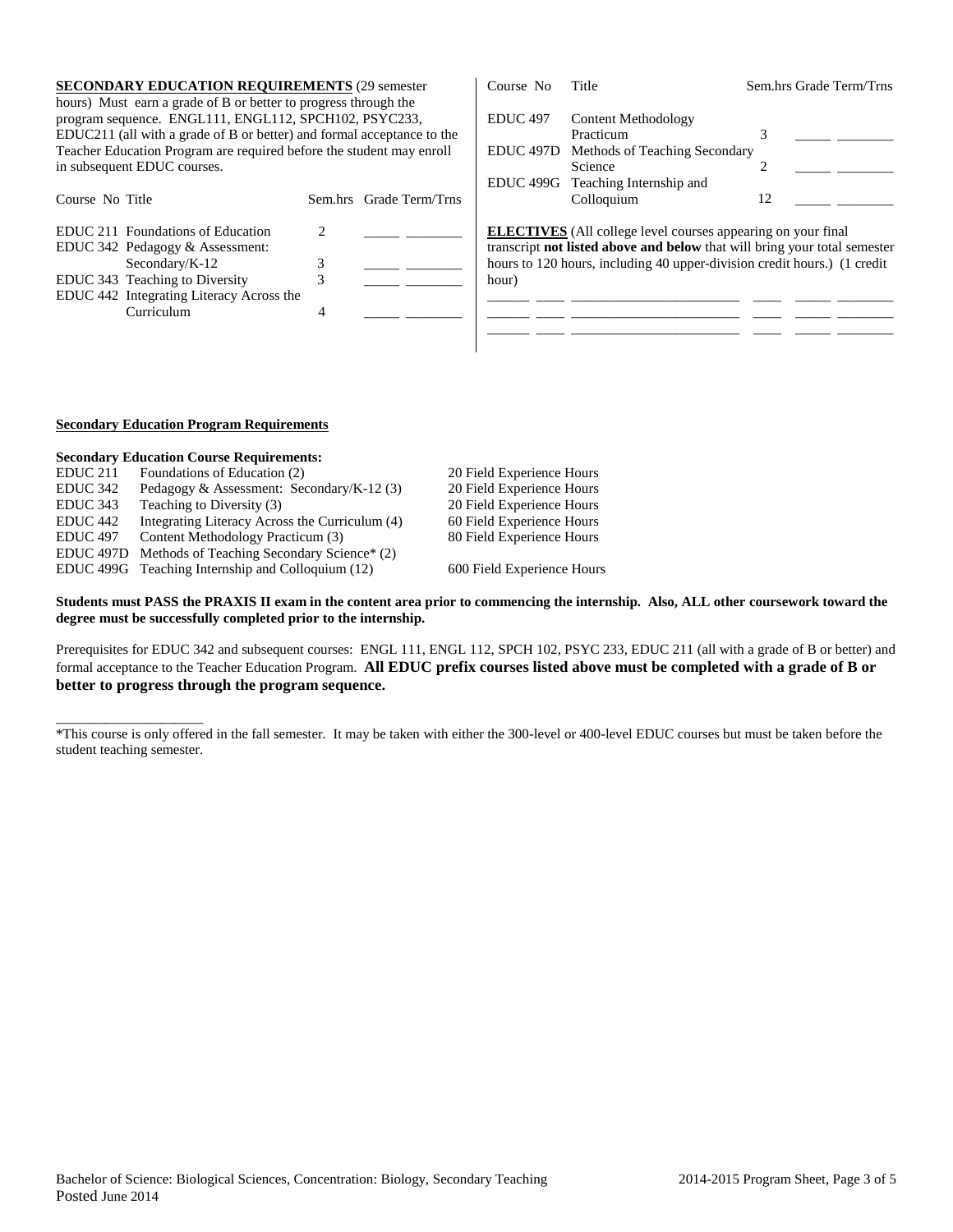# **SUGGESTED COURSE SEQUENCING FOR A MAJOR IN BIOLOGY – LEADING TO SECONDARY TEACHER LICENSURE**

This is a recommended sequence of course work. Certain courses may have prerequisites or are only offered during the Fall or Spring semesters. It is the student's responsibility to meet with the assigned advisor and check the 2 year course matrix on the Colorado Mesa website for course availability.

### **FRESHMAN YEAR**

| <b>Fall Semester</b> |                                  | <b>Hours</b> | <b>Spring Semester</b> |                                     | <b>Hours</b>   |
|----------------------|----------------------------------|--------------|------------------------|-------------------------------------|----------------|
| <b>BIOL</b> 105      | Attributes of Living Systems     |              | <b>BIOL</b> 106        | Principles of Animal Biology        |                |
| <b>BIOL 105L</b>     | Attributes of Living Systems Lab |              | <b>BIOL 106L</b>       | Principles of Animal Biology Lab    |                |
| ENGL 111             | <b>English Composition</b>       |              | <b>ENGL 112</b>        | <b>English Composition</b>          | $\mathcal{R}$  |
| <b>CHEM 121</b>      | Principles of Chemistry          | 4            | <b>CHEM 122</b>        | Principles of Organic Chemistry     | $\overline{4}$ |
| CHEM 121L            | Principles of Chemistry Lab      |              | CHEM 122L              | Principles of Organic Chemistry Lab |                |
| <b>MATH 113</b>      | College Algebra                  | 4            | <b>STAT 200</b>        | Probability and Statistics          | 3              |
|                      |                                  | 16           |                        |                                     | 15             |

## **SOPHOMORE YEAR**

| <b>Fall Semester</b> |                                 | <b>Hours</b> | <b>Spring Semester</b> |                                          | <b>Hours</b>   |
|----------------------|---------------------------------|--------------|------------------------|------------------------------------------|----------------|
| <b>BIOL</b> 107      | Principles of Plant Biology     |              | GEOL 111               | Principles of Physical Geology AND       | 3              |
| <b>BIOL 107L</b>     | Principles of Plant Biology Lab |              | GEOL 111L              | Principles of Physical Geology Lab       |                |
| <b>PHYS 111</b>      | General Physics                 | 4            | <b>OR</b>              |                                          |                |
| PHYS <sub>111L</sub> | General Physics Lab             |              | <b>GEOL</b> 113        | Field-Based Intro to Physical Geol AND   | 3              |
| <b>PSYC 233</b>      | Human Growth and Development    |              | GEOL 113L              | Field-Based Intro to Physical Geol Lab   |                |
| <b>SPCH 102</b>      | Speechmaking                    | <u>3</u>     | <b>PHYS</b> 112        | <b>General Physics</b>                   | 4              |
|                      |                                 | 15           | <b>PHYS 112L</b>       | General Physics Lab                      |                |
|                      |                                 |              |                        | <b>General Education Natural Science</b> |                |
|                      |                                 |              | <b>OR</b>              |                                          |                |
|                      |                                 |              | <b>BIOL 385</b>        | Nature and Philosophy of Science         | 3              |
|                      |                                 |              | <b>KINE 100</b>        | <b>Health and Wellness</b>               |                |
|                      |                                 |              | <b>KINA</b>            | Activities (2)                           | $\overline{2}$ |
|                      |                                 |              |                        |                                          | 15             |

## **JUNIOR YEAR**

| <b>Fall Semester</b>                |                                      | <b>Hours</b> | <b>Spring Semester</b> |                                                 | <b>Hours</b>   |
|-------------------------------------|--------------------------------------|--------------|------------------------|-------------------------------------------------|----------------|
| $*$ EDUC 211                        | Foundations of Education             |              | EDUC <sub>342</sub>    | Pedagogy & Assessment: Secondary/K-12 3         |                |
| GEOL 112                            | Principles of Historical Geology     |              | EDUC <sub>343</sub>    | <b>Teaching to Diversity</b>                    |                |
| GEOL 112L                           | Principles of Historical Geology Lab |              | <b>BIOL 385</b>        | Nature and Philosophy of Science                |                |
|                                     |                                      |              | <b>OR</b>              |                                                 |                |
| Electives                           | <b>Upper Division Biology course</b> |              |                        | <b>General Education Natural Science</b>        | 3              |
| <b>General Education History</b>    |                                      |              | Electives              | <b>Upper Division Biology course</b>            | 4              |
| <b>General Education Humanities</b> |                                      |              |                        | General Education Social and Behavioral Science | $\overline{3}$ |
|                                     |                                      | 16           |                        |                                                 | 16             |
|                                     |                                      |              |                        |                                                 |                |

\*Must be taken prior to acceptance into the Center for Teacher Education. Offered in summer, fall and spring semesters.

## **SENIOR YEAR**

| <b>Fall Semester</b>               |                                              | <b>Hours</b> | <b>Spring Semester</b> |                                                    | <b>Hours</b> |
|------------------------------------|----------------------------------------------|--------------|------------------------|----------------------------------------------------|--------------|
| <b>BIOL</b> 483                    | <b>Senior Thesis</b>                         |              |                        | EDUC 499G Teaching Internship/Colloquium:Secondary | -12          |
| EDUC <sub>442</sub>                | Integrating Literacy Across the Curriculum 4 |              |                        |                                                    | 12.          |
| EDUC <sub>497</sub>                | <b>Content Methodology Practicum</b>         |              |                        |                                                    |              |
| $EDUC 497D*$                       | Methods of Teaching Secondary Science        |              |                        |                                                    |              |
| <b>General Education Fine Arts</b> |                                              |              |                        |                                                    |              |
| Elective                           |                                              |              |                        |                                                    |              |

15

\*Only offered in fall.

16